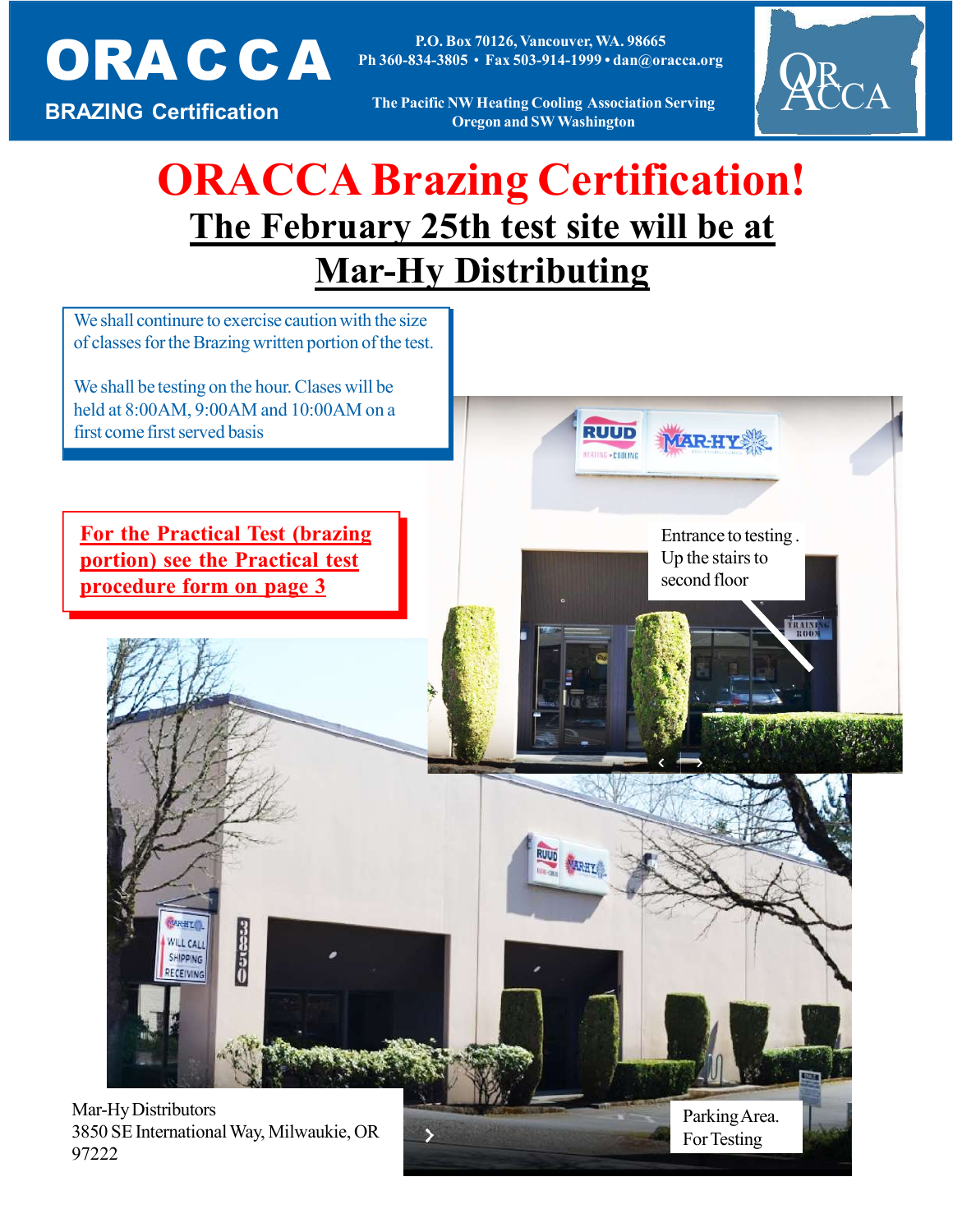

## From I-205

Take I-205 S to OR-224 toward Milwaukie. Look for the SE 37th Ave,. Exit, turn right immedately onto SE International Drive. MarHy Distributing is on the right. 3850 SE International Way, Milwaukie, OR 97222-6002.

Parking for Written Test is the first entrance to the building, off International Way.

Parking for Practical test kit pick up is the second entrance to the building (back side) at will call area. Page 2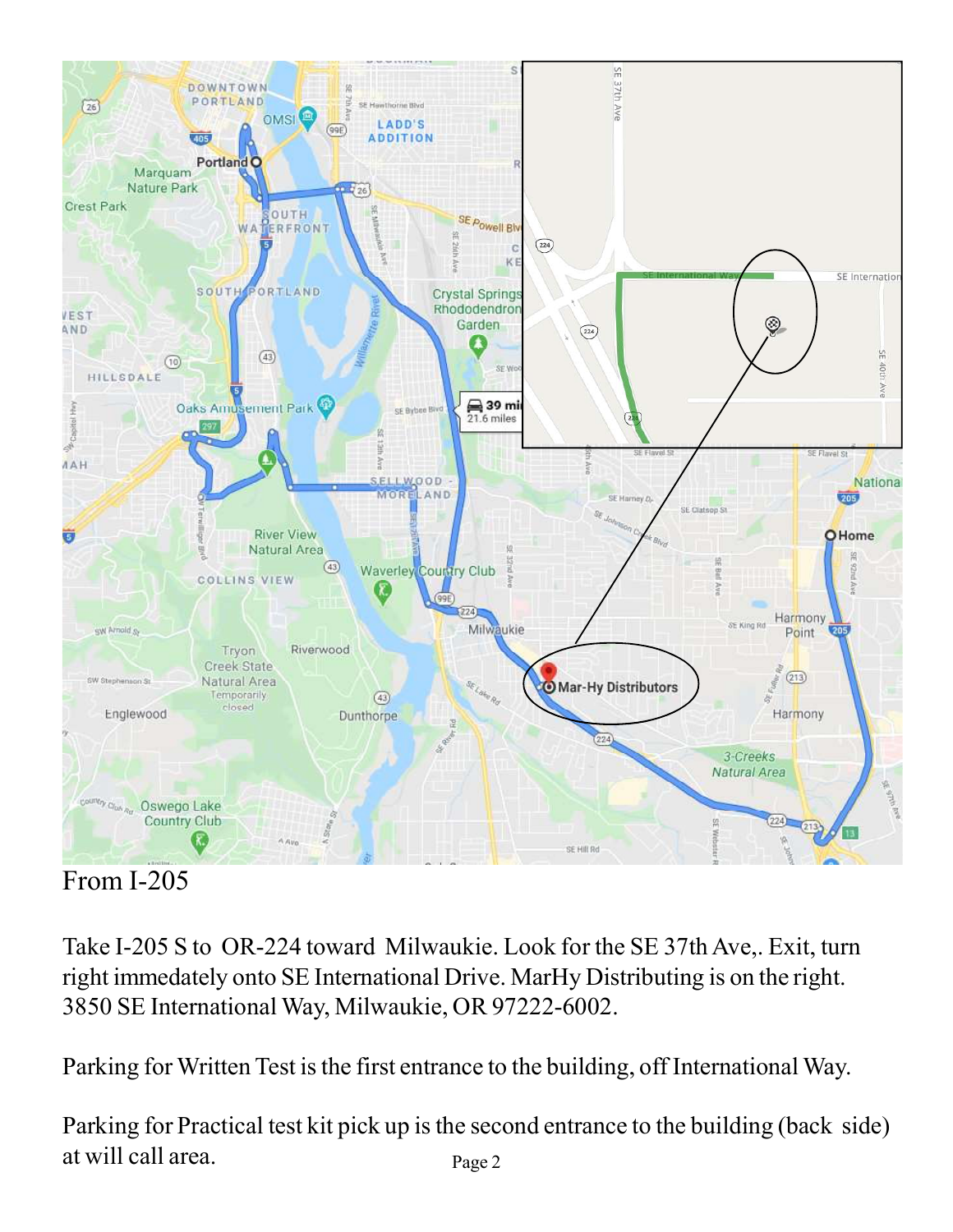## Practical test for brazing certification procedure

- 1. First you must contact ORACCA office (360-834-3805, email dan@oracca.org with your intention to take the test on Friday, February 25th. first come first served.
- 2. You will be assigned a testing time, since class size will be *limited.* Test time will be limit to one hour for the written test

### 3. If you also need the Practical test, see below. Do this before February 25th test date.

We'll handle the practical another way. To get credit for the Practical, we are asking all participants, needing this portion of the test, perform the Practical portion on your own and bring the finished brazement to the written test for grading. You will be asked to sign an affidavit at that time, stating that you did the brazing Practical test.

If you need the materials for the Practical test, you may obtain them at the MarHy facility starting Monday, May 4, 2020. Each kit will have a 2 ft section of 3/4 OD copper tubing, one stick of 15% Silfos, two 3/4" LT 90 degree ells and one 3/4"coupling. Otherwise stock from your shop or truck is acceptable.

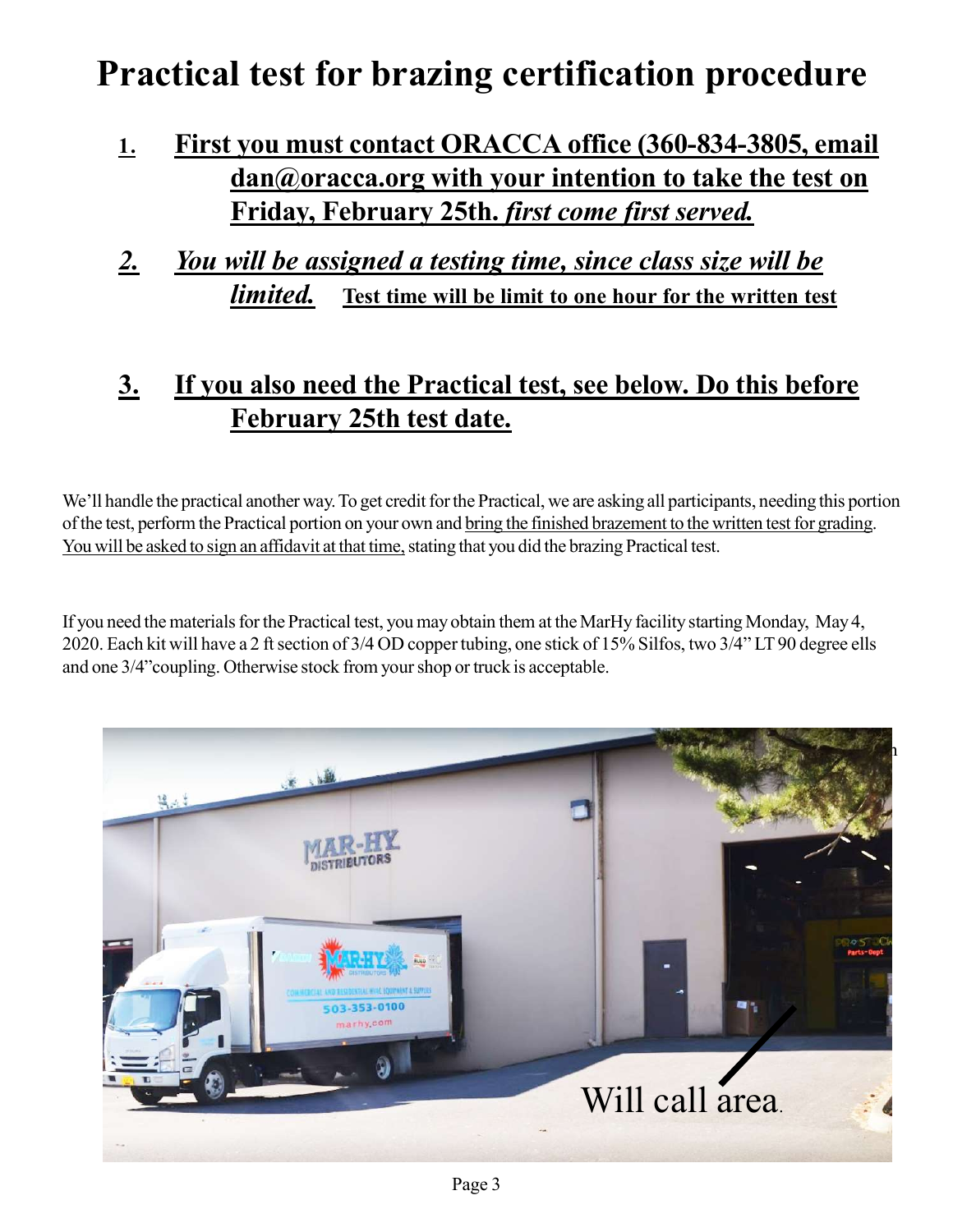

TEST Registration Form

ORACCA Order Form for Brazing Certification Tests

Return the completed form and make check payable to: **ORACCA** 

> Oregon Air Conditioning Contractors Association P.O. Box 70126, Vancouver, WA. 98665 Voice: 360-834-3805 • Fax: 503-914-1999 E-mail: dan@oracca.org

FAX ORDERS WELCOME With Credit Card VISA, M/C, AMEX Please make copies of this form to use for future orders

|  |  |  | * Please fill in the requested test date |  |
|--|--|--|------------------------------------------|--|
|  |  |  |                                          |  |

Test Date February 25, 2022

|                                                                                                                                                                                                                                      |                                                       | <b>REGISTRATION INFORMATION</b>                       |               |          |                      |                   |  |  |
|--------------------------------------------------------------------------------------------------------------------------------------------------------------------------------------------------------------------------------------|-------------------------------------------------------|-------------------------------------------------------|---------------|----------|----------------------|-------------------|--|--|
| Name<br><u> 1989 - Johann John Stein, marwolaeth a bhaile an t-Amhain an t-Amhain an t-Amhain an t-Amhain an t-Amhain an </u>                                                                                                        |                                                       |                                                       |               |          |                      |                   |  |  |
| Phone <u>contains and the second contains and the second contains and the second contains and the second contains and the second contains and contains a second contains and contains a second contains a second contains a seco</u> |                                                       |                                                       |               |          |                      |                   |  |  |
|                                                                                                                                                                                                                                      |                                                       |                                                       |               |          |                      |                   |  |  |
|                                                                                                                                                                                                                                      |                                                       |                                                       |               |          |                      |                   |  |  |
| Phone<br><u> 1989 - Johann Stein, marwolaethau a bhann an t-Amhain an t-Amhain an t-Amhain an t-Amhain an t-Amhain an t-A</u>                                                                                                        | Email Must Have to allow access to the video training |                                                       |               |          |                      |                   |  |  |
|                                                                                                                                                                                                                                      |                                                       |                                                       |               |          |                      |                   |  |  |
|                                                                                                                                                                                                                                      |                                                       | Email Must Have to allow access to the video training |               |          |                      |                   |  |  |
|                                                                                                                                                                                                                                      |                                                       |                                                       |               |          |                      |                   |  |  |
| ** THE FOLLOWING INFORMATION WILL BE NEEDED TO SHIP BOOKS & FAX BACK CONFIRMATION                                                                                                                                                    |                                                       |                                                       |               |          |                      |                   |  |  |
| Name                                                                                                                                                                                                                                 |                                                       | Company                                               |               |          |                      |                   |  |  |
| Address                                                                                                                                                                                                                              |                                                       |                                                       |               |          |                      |                   |  |  |
| City/State/Zip                                                                                                                                                                                                                       |                                                       | Email                                                 |               |          |                      |                   |  |  |
| Phone Number                                                                                                                                                                                                                         |                                                       | Cell                                                  |               |          |                      |                   |  |  |
|                                                                                                                                                                                                                                      |                                                       | <b>METHOD OF PAYMENT</b>                              |               |          |                      |                   |  |  |
| American Express<br>    Master Card<br>$\blacksquare$ Visa<br>Check                                                                                                                                                                  |                                                       |                                                       |               |          |                      |                   |  |  |
| Credit Card#                                                                                                                                                                                                                         | Security Code                                         |                                                       |               |          |                      |                   |  |  |
| Cardholder's Name                                                                                                                                                                                                                    |                                                       |                                                       |               |          |                      |                   |  |  |
| <b>Expiration Date</b>                                                                                                                                                                                                               |                                                       | Check #                                               |               |          |                      |                   |  |  |
| <b>Authorized Signature</b>                                                                                                                                                                                                          |                                                       | Make checks ORACCA                                    |               |          |                      |                   |  |  |
| Zip Code                                                                                                                                                                                                                             |                                                       | payable to: P.O. Box 70126                            |               |          |                      |                   |  |  |
|                                                                                                                                                                                                                                      |                                                       |                                                       |               |          | Vancouver. WA. 98665 |                   |  |  |
| <b>ORDERING INFORMATION - IMPORTANT - FILL OUT CONTACT INFORMATION BELOW</b>                                                                                                                                                         |                                                       |                                                       |               |          |                      |                   |  |  |
| To get more information about ORACCA                                                                                                                                                                                                 |                                                       | $\Box$                                                | ORACCA Member |          | Non Member<br>$\Box$ |                   |  |  |
| membership products and services<br>Go To: www.oracca.org                                                                                                                                                                            | Catalog<br>ID                                         | Description                                           |               | Qty      | <b>Unit Price</b>    | <b>Total Cost</b> |  |  |
| Click on the Join/Renew tabs at the top                                                                                                                                                                                              | 918TO                                                 | Section 918 Test - non member                         |               |          | \$325.00             |                   |  |  |
| of the home page.                                                                                                                                                                                                                    |                                                       | 918TSO Section 918 Test - member                      |               |          | \$225.00             |                   |  |  |
| * Please fill in the requested test date                                                                                                                                                                                             |                                                       | 918RTW Section 918 - retest Written Only              |               |          | \$150.00             |                   |  |  |
| February 25, 2022<br><b>Test Date</b>                                                                                                                                                                                                | 918RTP                                                | Section 918 - retest Practical Only                   |               |          | \$170.00             |                   |  |  |
|                                                                                                                                                                                                                                      | 918RTB                                                | Section 918 - retest Both                             |               | \$225.00 |                      |                   |  |  |
|                                                                                                                                                                                                                                      | 918MT                                                 | Section 918 Test - reschedule                         |               | \$35.00  |                      |                   |  |  |
|                                                                                                                                                                                                                                      |                                                       | Total                                                 |               |          |                      |                   |  |  |
|                                                                                                                                                                                                                                      |                                                       |                                                       |               |          |                      |                   |  |  |

Oregon Air Conditioning Contractors Association